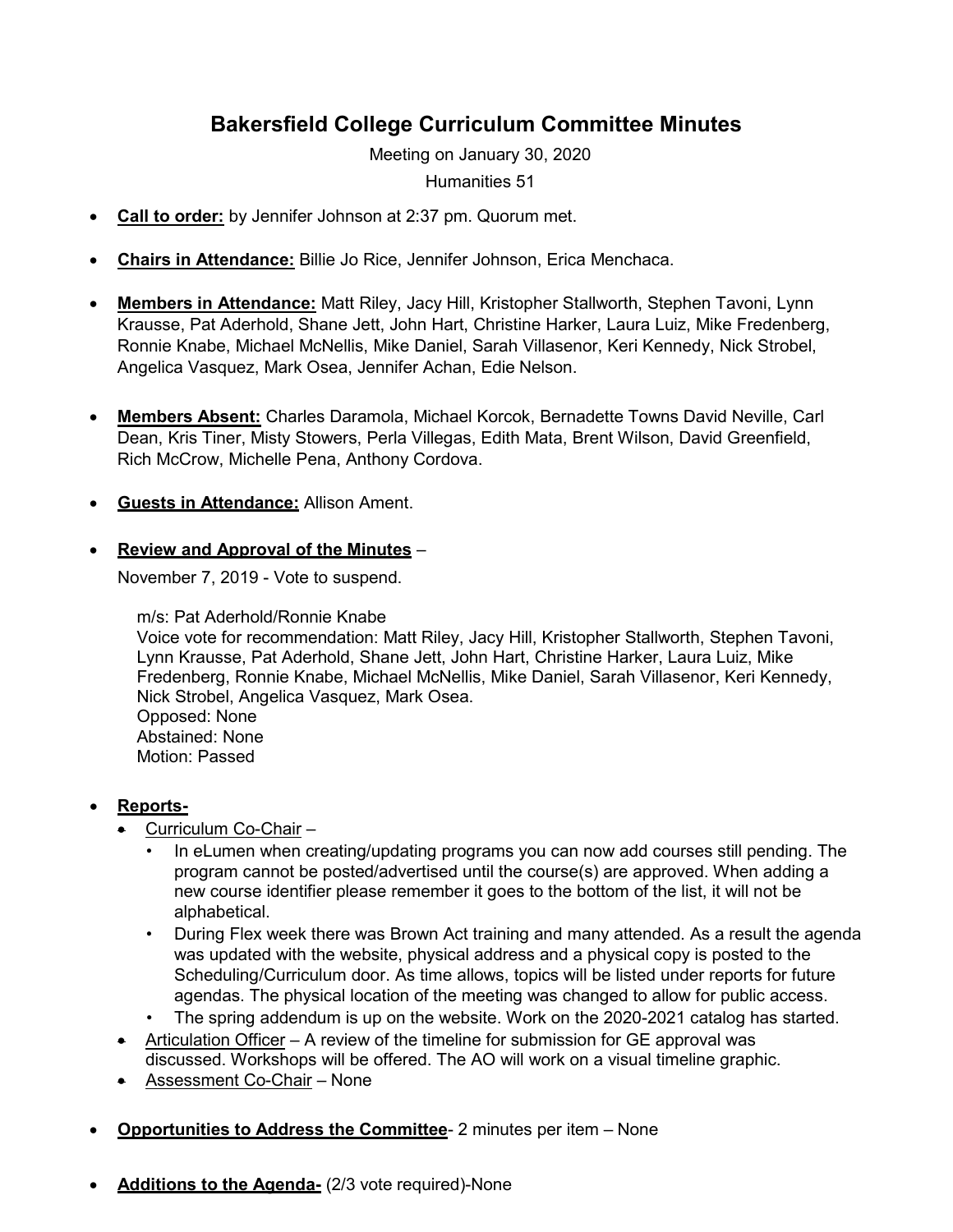• **First Agenda** –Non-voting item.

See posted list on the website.

## • **Second Agenda** –

o Course deletions-CHDV B52

m/s: Pat Aderhold/Mike Daniel

Voice vote for recommendation: Matt Riley, Jacy Hill, Kristopher Stallworth, Stephen Tavoni, Lynn Krausse, Pat Aderhold, Shane Jett, John Hart, Christine Harker, Laura Luiz, Mike Fredenberg, Ronnie Knabe, Michael McNellis, Mike Daniel, Sarah Villasenor, Keri Kennedy, Nick Strobel, Mark Osea. Opposed: None Abstained: None Motion: Passed

o New courses-

Discussion about ACDV courses are listed as new even though they are currently offered courses that are part of a numbering alignment to match current BC numbering practices. All other courses in the alignment project were passed last semester. ACDV B81NC ACDV B95

ACDV B95NC PHED B45

m/s: Pat Aderhold/Nick Strobel

Voice vote for recommendation: Matt Riley, Jacy Hill, Kristopher Stallworth, Stephen Tavoni, Lynn Krausse, Pat Aderhold, Shane Jett, John Hart, Christine Harker, Laura Luiz, Mike Fredenberg, Ronnie Knabe, Michael McNellis, Mike Daniel, Sarah Villasenor, Keri Kennedy, Nick Strobel, Mark Osea. Opposed: None Abstained: None Motion: Passed

o Course revisions-

COMP B21 COMP B33 COMP B34 ENGL B3 MATH B6D OSRM B16 OSRM B18 OSRM B26

m/s: Mike Daniel/Pat Aderhold

Voice vote for recommendation: Matt Riley, Jacy Hill, Kristopher Stallworth, Stephen Tavoni, Lynn Krausse, Pat Aderhold, Shane Jett, John Hart, Christine Harker, Laura Luiz, Mike Fredenberg, Ronnie Knabe, Michael McNellis, Mike Daniel, Sarah Villasenor, Keri Kennedy, Nick Strobel, Mark Osea. Opposed: None Abstained: None Motion: Passed